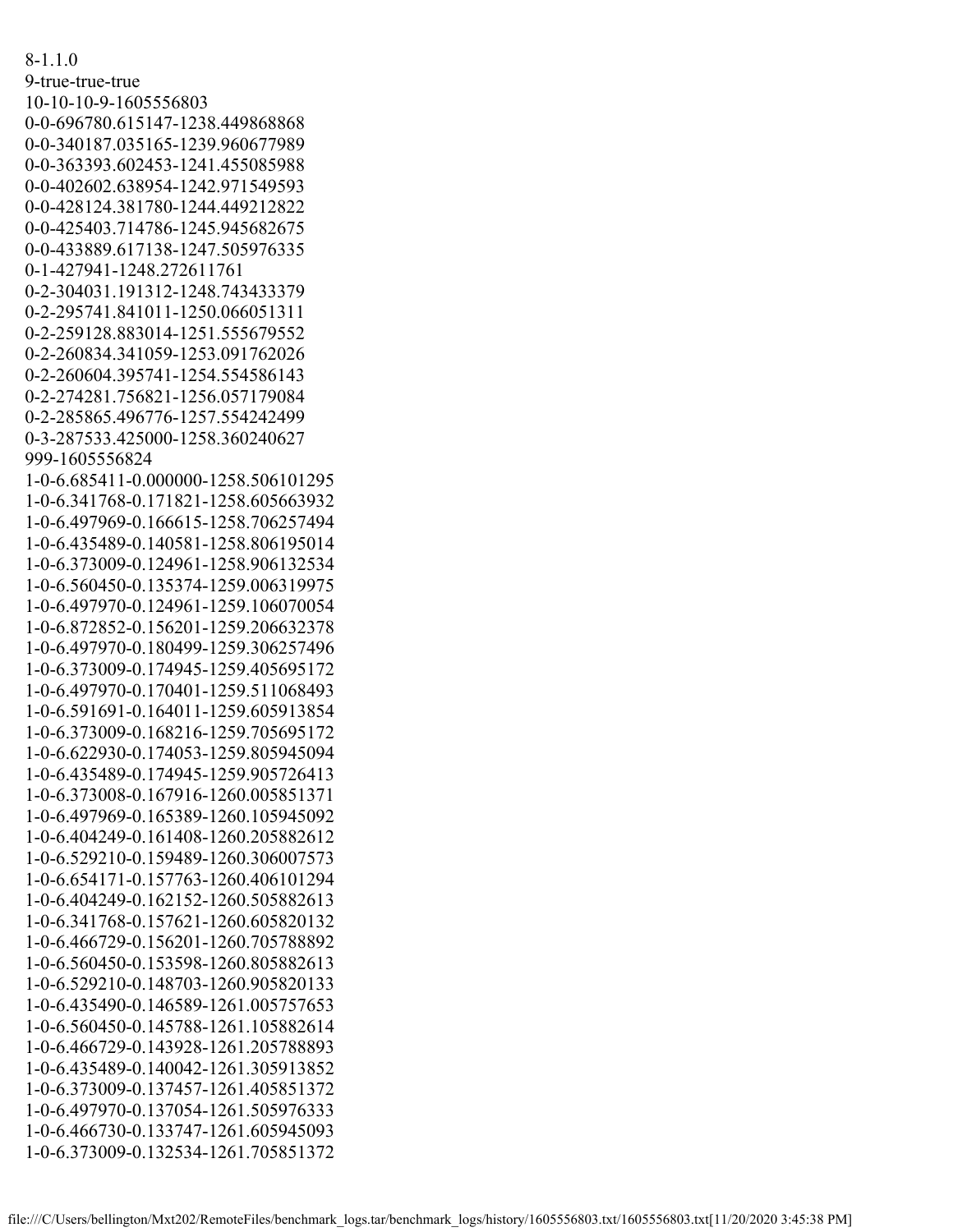1-0-6.341769-0.129555-1261.805788892 1-0-6.466729-0.129424-1261.905913853 1-0-10.527960-0.238641-1262.009850123 1-0-6.310528-0.346175-1262.105632691 1-0-6.497970-0.341998-1262.205820133 1-0-6.373008-0.336433-1262.305695172 1-0-6.466729-0.330365-1262.405820133 1-0-6.404249-0.323832-1262.505757653 1-0-6.529210-0.319097-1262.606163774 1-0-6.529210-0.311676-1262.706288735 1-0-6.591690-0.306012-1262.806038813 1-0-6.404249-0.303377-1262.906163774 1-0-6.373008-0.297461-1263.006132534 1-0-6.404249-0.291797-1263.106195015 1-0-6.404249-0.285718-1263.206163775 1-0-6.779132-0.287538-1263.306101295 1-0-6.373009-0.289909-1263.406038815 1-0-6.497970-0.286675-1263.505820133 1-0-6.435489-0.282364-1263.605757653 1-0-6.560450-0.279394-1263.705882614 1-0-7.716338-0.295625-1263.807288423 1-0-6.373009-0.314674-1263.905757651 1-0-6.591690-0.312960-1264.006195014 1-0-6.466730-0.309662-1264.105976333 1-0-6.466730-0.304323-1264.206226255 1-0-6.997813-0.308166-1264.306757339 1-0-6.373009-0.313444-1264.406132535 1-0-6.591690-0.311890-1264.505913853 1-0-6.841612-0.310891-1264.606163775 1-0-6.654171-0.308931-1264.705976334 1-0-6.560451-0.305568-1264.805882614 1-0-6.373009-0.303751-1264.905663932 1-0-6.466729-0.300569-1265.005788893 1-0-6.529210-0.297015-1265.106226254 1-0-6.654171-0.294485-1265.206163774 1-0-6.591691-0.291123-1265.306101294 1-0-6.373009-0.290088-1265.405882612 1-0-6.841612-0.292602-1265.506538657 1-0-6.529210-0.292877-1265.606257495 1-0-6.497969-0.289293-1265.706226255 1-0-6.497970-0.285384-1265.805820133 1-0-6.591690-0.282828-1265.905913853 1-0-6.373009-0.281984-1266.005695172 1-0-6.497970-0.279945-1266.105820133 1-0-6.466729-0.276756-1266.205788893 1-0-6.560450-0.274439-1266.305882614 1-0-6.373008-0.273352-1266.406132533 1-0-6.310528-0.270749-1266.506070053 1-0-6.622930-0.271257-1266.606195014 1-0-6.716652-0.269118-1266.706476177 1-0-6.654170-0.266658-1266.806413696 1-0-6.435489-0.266093-1266.906195015 1-0-6.373009-0.263726-1267.006132535 1-0-6.435489-0.261412-1267.105757652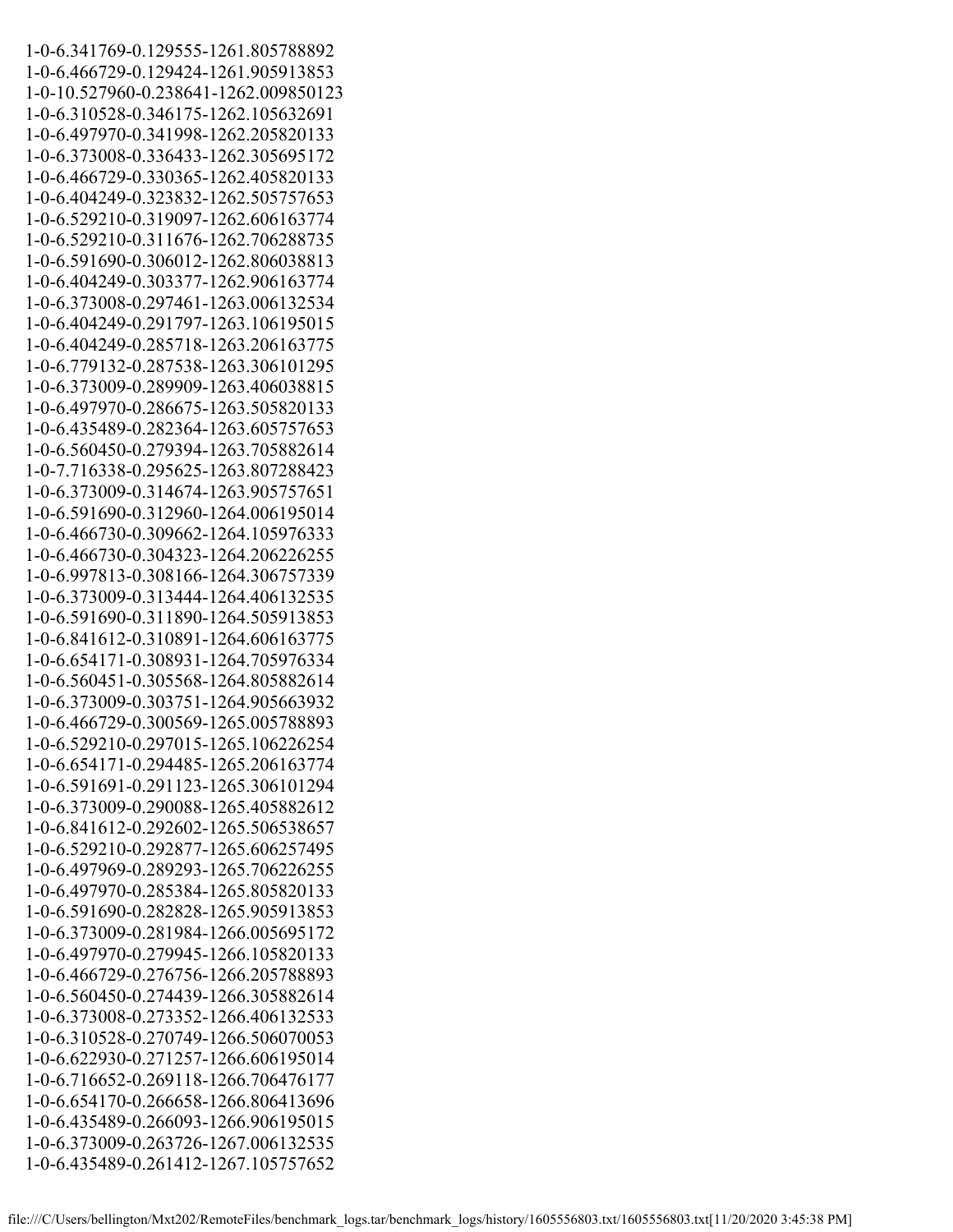1-0-6.529210-0.259507-1267.205851373 1-0-6.779131-0.259399-1267.306132535 1-0-6.404250-0.260682-1267.405726413 1-0-31.833803-0.537263-1267.531562090 1-0-6.373009-0.808171-1267.605945095 1-0-6.466729-0.800489-1267.706226254 1-0-6.404249-0.792638-1267.806163774 1-0-6.373009-0.784623-1267.906132534 1-0-6.466730-0.777426-1268.006226255 1-0-6.560451-0.770378-1268.106319976 1-0-6.622930-0.763154-1268.206382456 1-0-6.435489-0.757339-1268.306195015 1-1-6.739457-1273.410037567 1-2-0.749766-1273.410037567 1-3-0.000000-1273.410037567 999-1605556839 2-0-6.591690-0.000000-1273.574548657 2-0-6.341768-0.124961-1273.673986331 2-0-6.435489-0.114548-1273.774080052 2-0-6.560450-0.117151-1273.874205013 2-0-6.341769-0.137457-1273.973986332 2-0-6.435489-0.130167-1274.074080053 2-0-6.591690-0.133887-1274.174236254 2-0-6.497970-0.128866-1274.273986333 2-0-6.591690-0.124961-1274.374080053 2-0-6.373009-0.134333-1274.474017571 2-0-6.529210-0.136321-1274.574173773 2-0-6.591690-0.130167-1274.674236253 2-0-6.529210-0.124961-1274.774173773 2-0-6.654171-0.124961-1274.874298734 2-0-6.404249-0.133291-1274.974048813 2-0-6.685411-0.142533-1275.074329975 2-0-6.497970-0.145175-1275.173986333 2-0-6.622930-0.144052-1275.274205014 2-0-6.497970-0.143047-1275.374329974 2-0-6.497970-0.135895-1275.474454935 2-0-6.529210-0.130911-1275.574423695 2-0-6.529210-0.124961-1275.674142533 2-0-6.622930-0.123602-1275.774142533 2-0-6.341768-0.130167-1275.874236254 2-0-6.497970-0.131209-1275.974298735 2-0-6.560450-0.128565-1276.074080053 2-0-6.404248-0.129589-1276.174017572 2-0-6.529210-0.129424-1276.274454935 2-0-6.529210-0.124961-1276.374454935 2-0-6.404249-0.124961-1276.474329974 2-0-6.373009-0.121938-1276.574298734 2-0-6.466729-0.121056-1276.674392455 2-0-6.466729-0.117387-1276.774392455 2-0-6.466729-0.113935-1276.873955092 2-0-6.466730-0.110680-1276.974080054 2-0-6.373009-0.110208-1277.074329974 2-0-6.560450-0.112296-1277.174111292 2-0-6.466730-0.111807-1277.274392455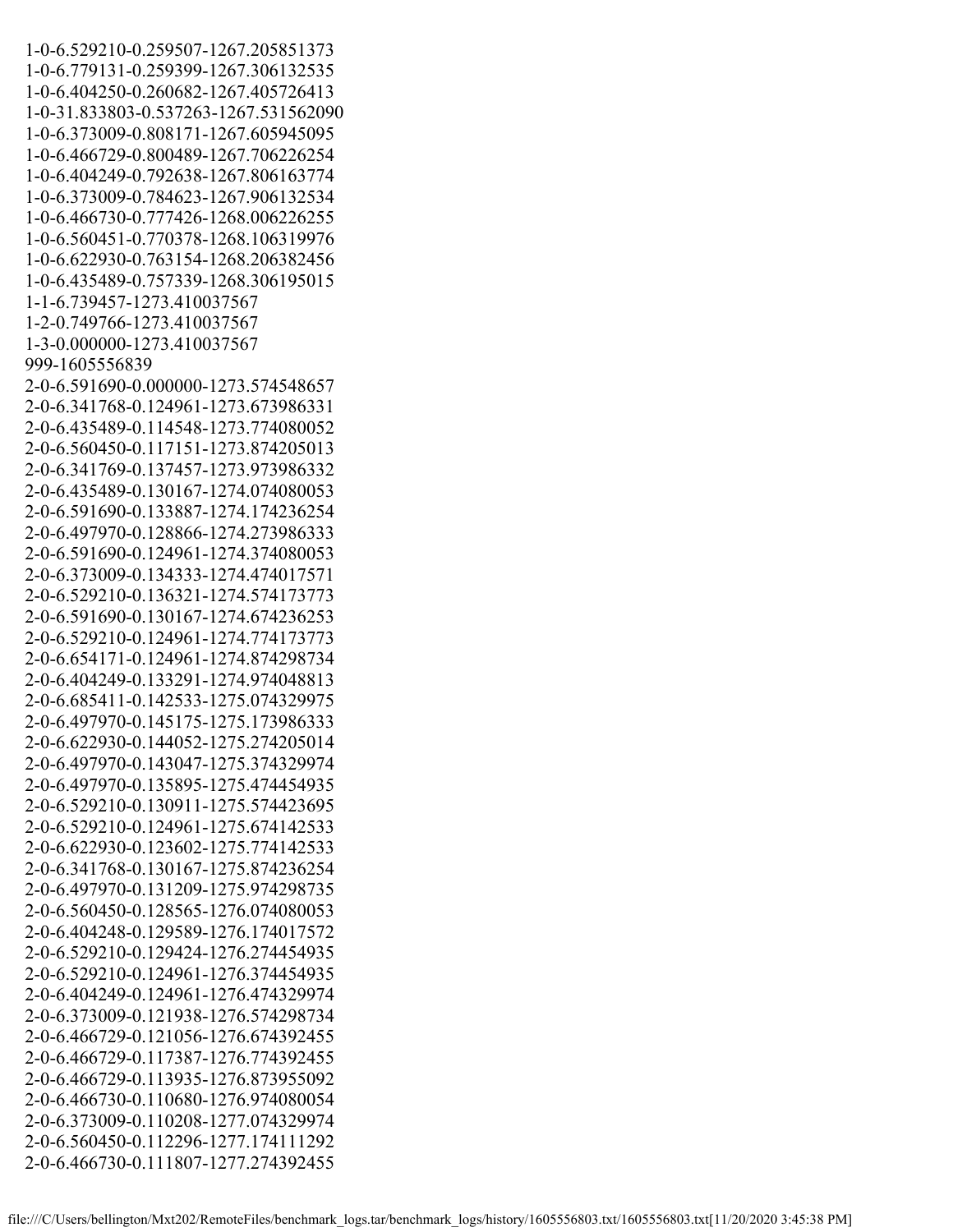2-0-6.529210-0.110542-1277.374486176 2-0-6.529210-0.107779-1277.474142533 2-0-6.779131-0.111246-1277.574548656 2-0-6.654171-0.111572-1277.674142534 2-0-6.685411-0.109704-1277.774298735 2-0-6.404248-0.113601-1277.873892611 2-0-6.716651-0.118019-1277.974517415 2-0-6.529210-0.119528-1278.074142533 2-0-6.435490-0.118979-1278.174361215 2-0-6.591691-0.119754-1278.274517416 2-0-6.654171-0.118585-1278.374579897 2-0-6.560450-0.118088-1278.474392455 2-0-6.654171-0.117610-1278.574142534 2-0-6.435489-0.119554-1278.674142534 2-0-6.435489-0.117298-1278.774361214 2-0-6.466729-0.115704-1278.874361214 2-0-6.497970-0.114169-1278.974423695 2-0-6.685411-0.115477-1279.074704857 2-0-6.904093-0.117288-1279.174517416 2-0-6.373009-0.124422-1279.273923852 2-0-6.404249-0.122843-1279.374017573 2-0-6.466729-0.121837-1279.473955092 2-0-6.435488-0.120352-1279.573923851 2-0-6.435489-0.118410-1279.674392454 2-0-7.247736-0.129424-1279.775079740 2-0-6.435490-0.140093-1279.874392455 2-0-6.622931-0.140821-1279.974548656 2-0-9.059669-0.175608-1280.076985395 2-0-6.529210-0.210755-1280.174548657 2-0-6.654171-0.209493-1280.274142534 2-0-6.591691-0.207363-1280.374111294 2-0-6.497970-0.205739-1280.474048812 2-0-7.278975-0.213842-1280.575173460 2-0-6.466729-0.222153-1280.674080052 2-0-6.341769-0.220821-1280.773861371 2-0-6.529210-0.220370-1280.874142533 2-0-6.497970-0.217848-1280.974423696 2-0-6.497969-0.214982-1281.074361215 2-0-6.529210-0.212596-1281.174142534 2-0-6.341769-0.212273-1281.274236255 2-0-6.560450-0.212354-1281.374329974 2-0-6.373009-0.212043-1281.474298734 2-0-6.466729-0.210582-1281.574080052 2-0-7.029054-0.214872-1281.674954779 2-0-6.404249-0.219811-1281.774017572 2-0-6.497970-0.218310-1281.874423696 2-0-6.497970-0.215741-1281.973986333 2-0-6.497970-0.213233-1282.074111294 2-0-6.622930-0.212218-1282.174548655 2-0-6.404249-0.212291-1282.274329974 2-0-6.747892-0.213767-1282.374454935 2-1-6.565715-1282.467894485 2-2-0.213767-1282.467894485 999-1605556848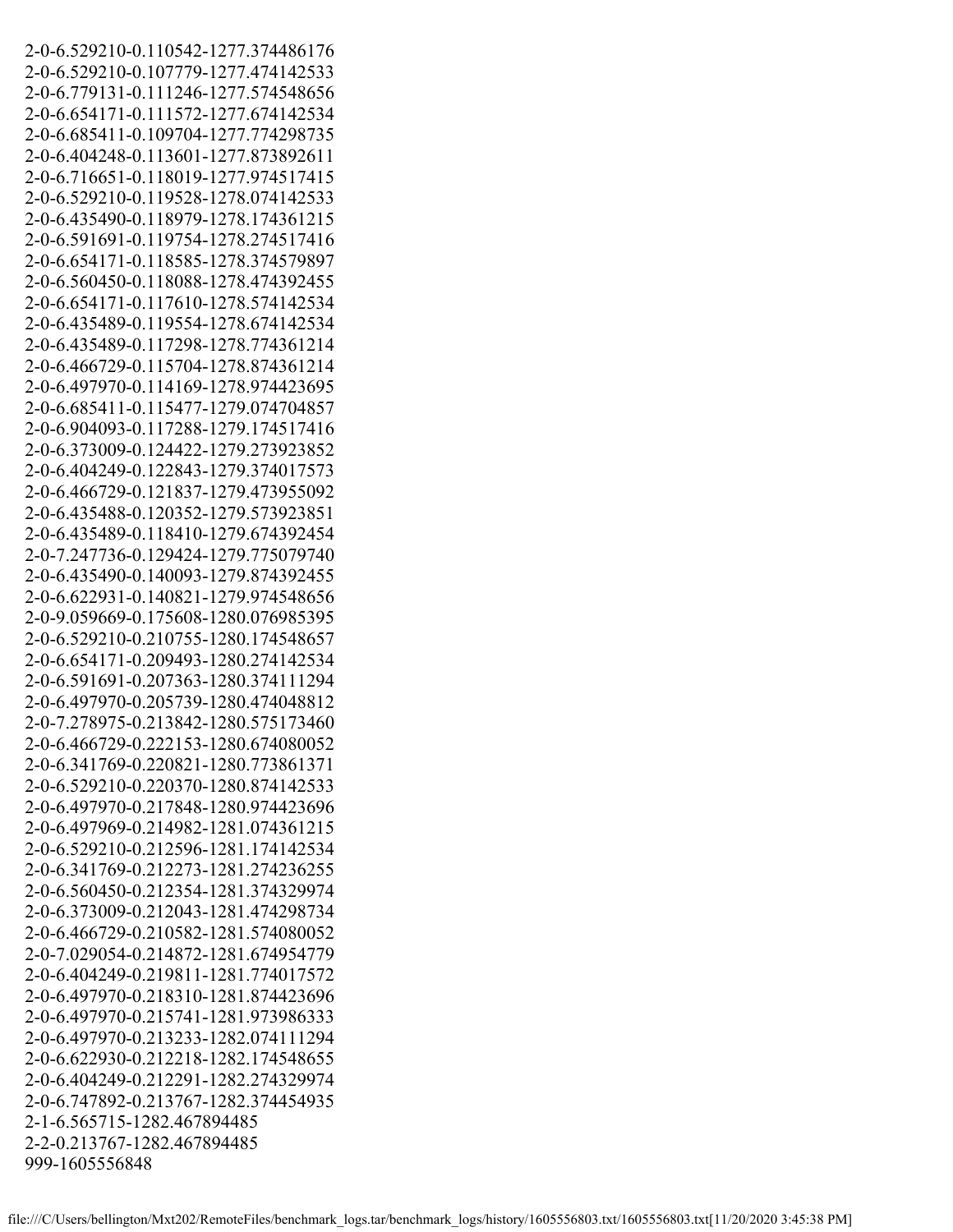2-3-6.654171-0.000000-1282.614379959 2-3-6.497970-0.078101-1282.714067557 2-3-6.560450-0.072894-1282.814192518 2-3-6.404249-0.093721-1282.913973837 2-3-7.247736-0.243674-1283.015129724 2-3-7.060294-0.234302-1283.115067243 2-3-6.591690-0.267774-1283.214598640 2-3-6.529210-0.242112-1283.314567400 2-3-6.529210-0.215211-1283.414098797 2-3-6.560450-0.196814-1283.514130037 2-3-8.403624-0.346483-1283.615973211 2-3-7.060294-0.429553-1283.715223446 2-3-6.560450-0.434960-1283.814161278 2-3-7.154015-0.446289-1283.915254685 2-3-6.373009-0.468604-1284.014317478 2-3-7.403937-0.503749-1284.116785457 2-3-7.560138-0.483305-1284.215160965 2-3-7.247735-0.473810-1284.314817322 2-3-6.591691-0.483402-1284.414161278 2-3-7.091535-0.484224-1284.514661122 2-3-6.560450-0.486455-1284.614786083 2-3-7.310216-0.498424-1284.715285925 2-3-6.716652-0.502560-1284.814692361 2-3-6.654171-0.484224-1284.914661121 2-3-7.435177-0.496095-1285.015192205 2-3-6.622931-0.508255-1285.114192518 2-3-6.497969-0.494059-1285.214130037 2-3-6.622930-0.480877-1285.314254998 2-3-6.466730-0.469681-1285.414036317 2-3-6.622931-0.459232-1285.514286239 2-3-7.966261-0.487751-1285.615973210 2-3-6.497969-0.518393-1285.714504919 2-3-7.747579-0.540551-1285.815754529 2-3-8.434865-0.544867-1285.916473055 2-3-6.966573-0.571250-1286.014754842 2-3-7.560138-0.571870-1286.115160965 2-3-8.684787-0.586810-1286.216254374 2-3-7.935020-0.591098-1286.316160653 2-3-6.685410-0.607983-1286.414254998 2-3-6.404249-0.599813-1286.514411198 2-3-7.216495-0.604994-1286.615285925 2-3-6.404249-0.609929-1286.714411199 2-3-6.654170-0.601556-1286.814723601 2-3-8.341144-0.626225-1286.916160653 2-3-6.529210-0.652574-1287.014254998 2-3-6.747891-0.643142-1287.114723602 2-3-6.997814-0.634775-1287.214629882 2-3-6.935333-0.622852-1287.315598326 2-3-6.529210-0.618429-1287.414536159 2-3-7.278975-0.621056-1287.515129723 2-3-7.528897-0.613779-1287.616191891 2-3-6.435489-0.623003-1287.714036315 2-3-7.091534-0.623626-1287.815254685 2-3-6.373009-0.625383-1287.914379959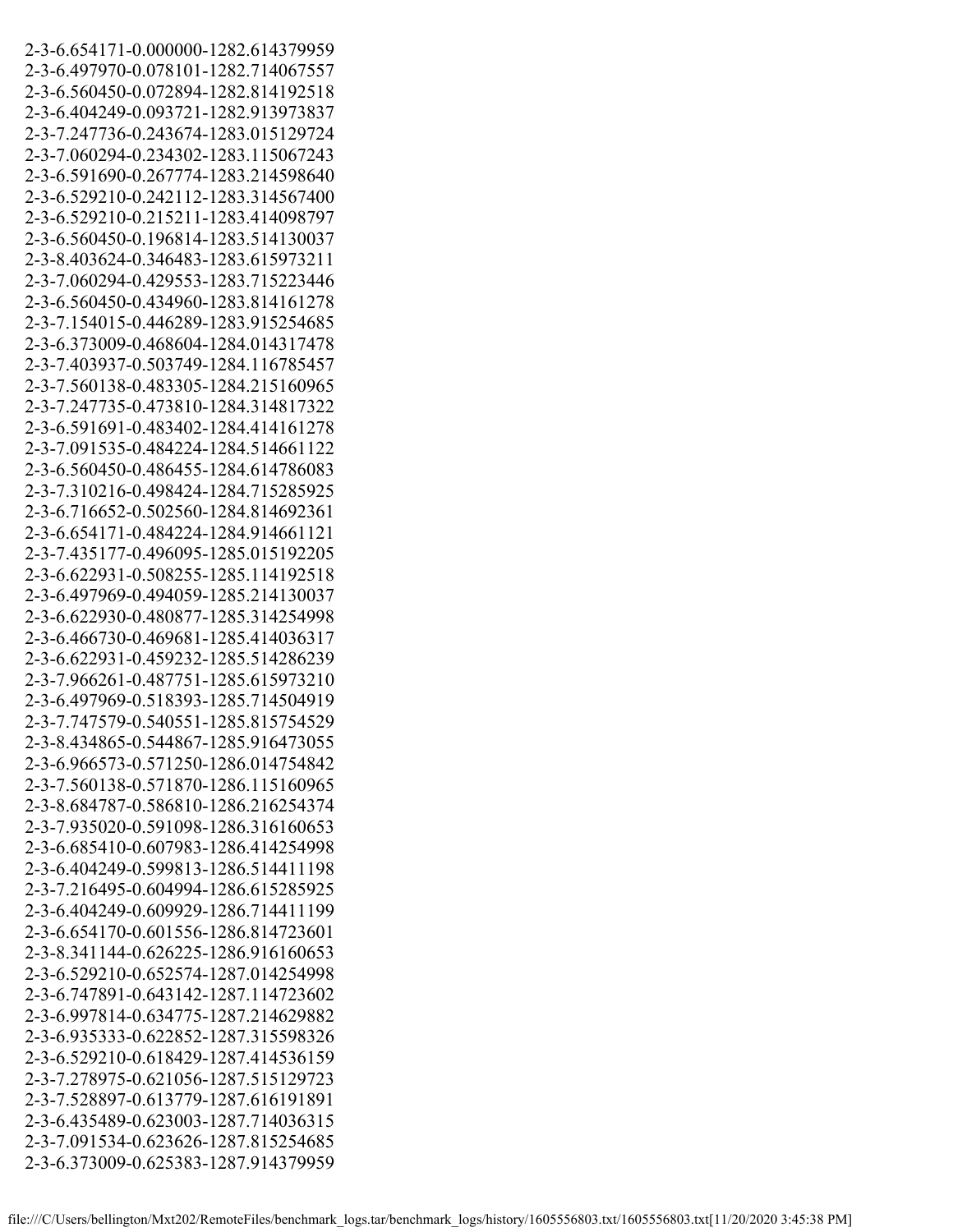2-3-6.904092-0.623669-1288.015785769 2-3-6.935333-0.613090-1288.114629881 2-3-7.685099-0.615488-1288.215254686 2-3-6.466730-0.625882-1288.314036317 2-3-6.591690-0.617392-1288.414161278 2-3-7.466417-0.621681-1288.515036005 2-3-6.591691-0.625829-1288.614317477 2-3-7.403936-0.628836-1288.715129723 2-3-6.997813-0.625301-1288.814723600 2-3-6.435489-0.624317-1288.914161276 2-3-6.529210-0.616154-1289.014254997 2-3-9.465792-0.651312-1289.117129099 2-3-6.810372-0.681224-1289.214786082 2-3-6.872853-0.672125-1289.314879803 2-3-7.497657-0.671439-1289.415067244 2-3-8.934708-0.682376-1289.516504295 2-3-7.060294-0.699165-1289.614629881 2-3-7.060294-0.689455-1289.714629882 2-3-8.497344-0.699696-1289.816066932 2-3-7.154015-0.708393-1289.915254684 2-3-6.529210-0.707279-1290.014536159 2-3-7.310216-0.708249-1290.115817009 2-3-6.841612-0.705137-1290.215223444 2-3-8.247423-0.714120-1290.316254372 2-3-7.185255-0.718525-1290.415160964 2-3-7.310215-0.711106-1290.515410886 2-3-6.591690-0.711197-1290.614161277 2-3-7.903780-0.718525-1290.715473367 2-3-6.497970-0.726806-1290.814067557 2-3-6.779132-0.721501-1290.914348719 2-3-7.216495-0.718158-1291.014786083 2-3-8.434863-0.723974-1291.117347779 2-3-6.747892-0.735043-1291.214473678 2-3-6.529210-0.729175-1291.314254997 2-3-6.310528-0.723440-1291.414036315 2-4-7.071175-1291.507819508 2-5-0.723440-1291.507819508 2-6-6.654171-0.000000-1292.773830130 2-6-6.966573-0.156201-1292.874205013 2-6-6.497970-0.260335-1292.973767650 2-6-6.435490-0.210871-1293.073580209 2-6-13.152140-1.512027-1293.180453061 2-6-7.060294-2.275330-1293.274236254 2-6-6.654171-2.008301-1293.373861371 2-6-7.778820-1.897844-1293.475204702 2-6-6.529210-1.825818-1293.574048813 2-6-6.716651-1.661980-1293.673955090 2-6-6.654171-1.516571-1293.773955090 2-6-6.591690-1.395397-1293.874298733 2-6-6.529210-1.292865-1293.974080052 2-6-6.497970-1.202749-1294.073673929 2-6-6.622931-1.130896-1294.173798890 2-6-6.529210-1.066073-1294.274048812 2-6-6.497969-1.005200-1294.373673929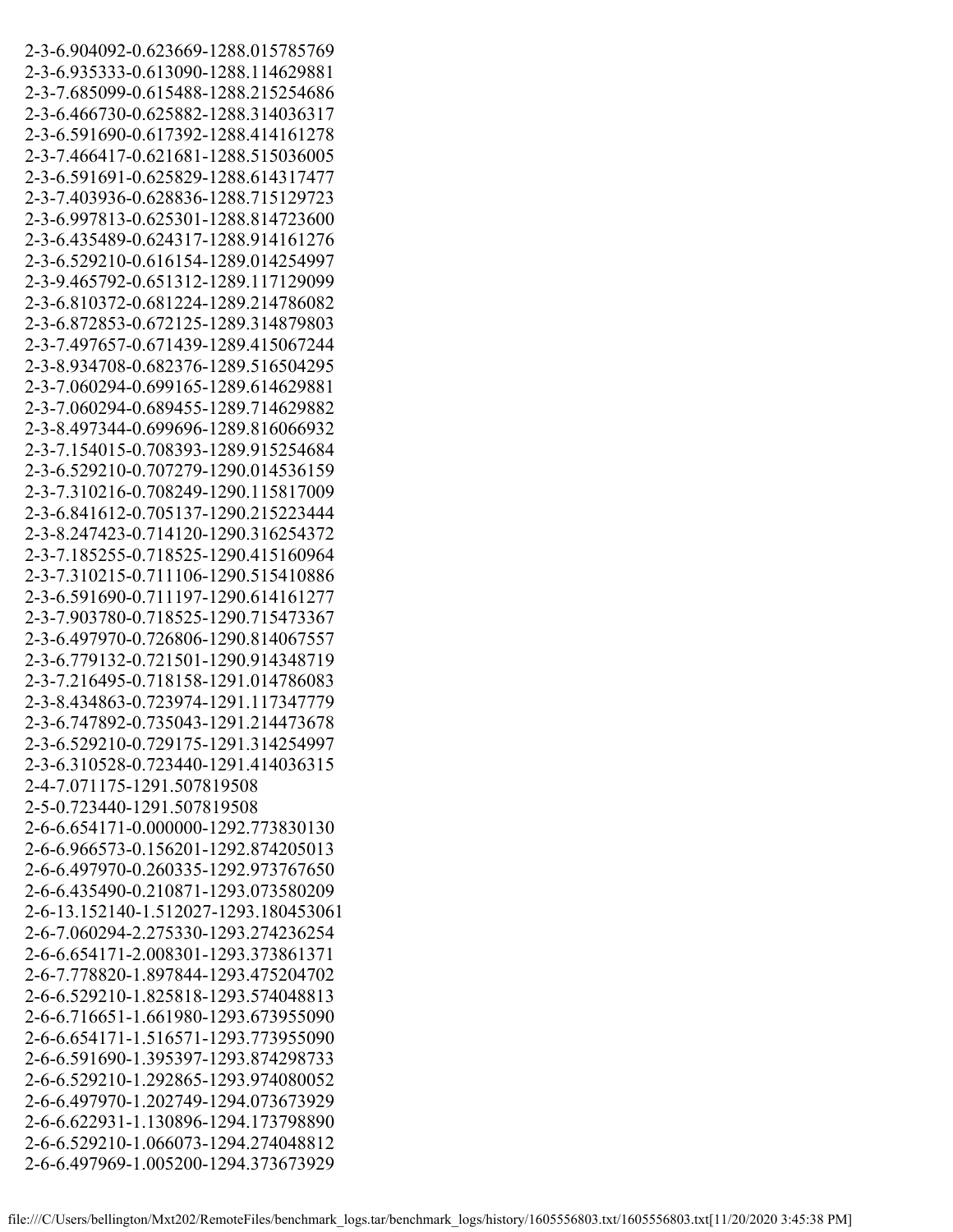2-6-6.497970-0.949356-1294.473673930 2-6-6.654171-0.907611-1294.574080053 2-6-6.560450-0.866917-1294.673736410 2-6-6.591690-0.827122-1294.773798891 2-6-6.435490-0.796626-1294.873580210 2-6-6.654171-0.771498-1294.973798889 2-6-6.591691-0.741955-1295.073736409 2-6-6.716651-0.717276-1295.173923850 2-6-6.435489-0.700502-1295.273580208 2-6-6.435489-0.674558-1295.373580208 2-6-6.841612-0.664971-1295.473986331 2-6-6.654171-0.648504-1295.573798890 2-6-6.529210-0.631053-1295.673673929 2-6-6.779132-0.618758-1295.773923852 2-6-6.716651-0.601374-1295.873861371 2-6-6.591691-0.586938-1295.973736411 2-6-6.622931-0.570594-1296.073767651 2-6-6.529209-0.556969-1296.173673930 2-6-7.247735-0.561456-1296.274392453 2-6-6.373009-0.569923-1296.373517727 2-6-6.466730-0.557391-1296.473611448 2-6-6.591691-0.546304-1296.574080052 2-6-6.497970-0.534989-1296.673673929 2-6-6.935333-0.532608-1296.774111292 2-6-6.404249-0.532572-1296.873580209 2-6-6.654171-0.525998-1296.973830131 2-6-6.872852-0.519014-1297.074048812 2-6-6.747892-0.510257-1297.173892612 2-6-6.497970-0.504598-1297.273673930 2-6-6.435489-0.495191-1297.373611450 2-6-6.560450-0.487478-1297.473705171 2-6-7.247735-0.491555-1297.598572397 2-6-6.591690-0.494845-1297.673767649 2-6-6.529210-0.486368-1297.773705169 2-6-6.497970-0.477615-1297.873673929 2-6-6.435489-0.469782-1297.973611448 2-6-6.716652-0.466289-1298.073892611 2-6-6.810372-0.459515-1298.173986332 2-6-6.404249-0.458562-1298.273580209 2-6-6.560450-0.453257-1298.374017572 2-6-6.466730-0.447058-1298.473642690 2-6-6.654171-0.442658-1298.573892612 2-6-6.654171-0.435281-1298.673892612 2-6-6.529209-0.430193-1298.773705170 2-6-6.435490-0.424766-1298.873611448 2-6-6.466729-0.418520-1298.973830129 2-6-6.404249-0.412957-1299.073955091 2-6-6.497970-0.408045-1299.173673929 2-6-6.622931-0.403756-1299.273798890 2-6-6.466730-0.400061-1299.373642689 2-6-6.529210-0.395097-1299.473705170 2-6-18.712902-0.565946-1299.585920102 2-6-6.466729-0.732807-1299.673705170 2-6-6.529210-0.723365-1299.773673930